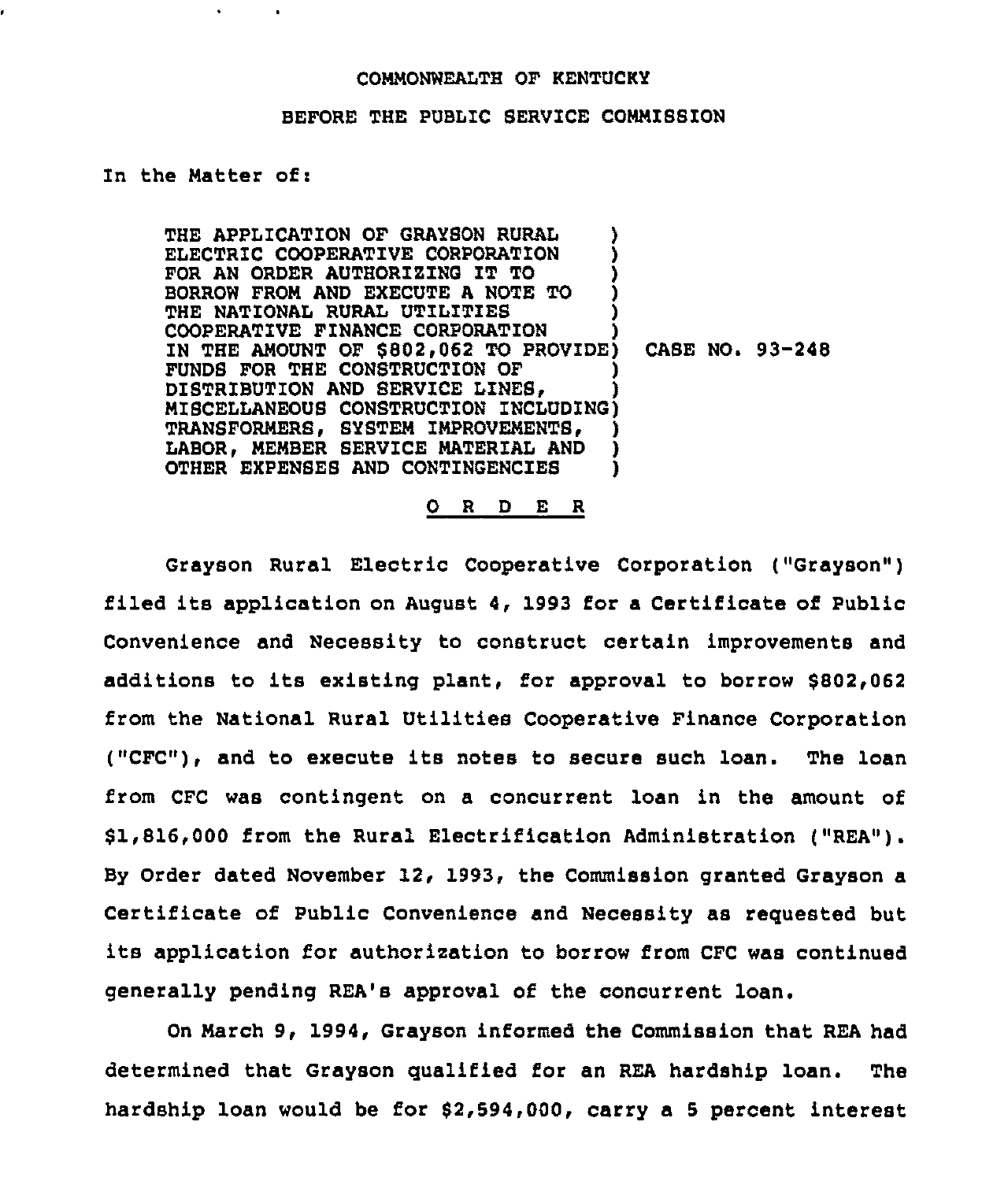rate for a period of 35 years, and obviate the need for a CFC loan. The difference between the estimated cost of Grayson's 1993-1995 Work Plan and the loan amount would be provided by internally generated funds. Documents provided by Grayson show that its board of directors approved a resolution requesting the hardship loan on January 28, 1994. Grayson notified the Commission on April 6, 1994 that the REA hardship loan had been approved.

The Commission, after consideration of the evidence of record and being advised, finds that:

l. As the issuance of securities or evidences of indebtedness subject to the control of a federal governmental agency does not require Commission approval, KRS 278.300{10), and as the REA is an agency of the federal government, no action on Grayson's hardship loan from the REA is required.

2. Grayson is no longer seeking approval of a CFC loan and, thus, its financing application should be dismissed as moot.

3. Within 10 days of the finalizing of the REA hardship loan, Grayson should provide the Commission with copies of the executed loan agreement with REA.

IT IS THEREFORE ORDERED that:

1. Grayson's application for authorization to borrow \$802,062 from CFC be and it hereby is dismissed as moot.

2. Grayson shall file a copy of the executed hardship loan agreement with REA within 10 days of its finalization.

 $-2-$